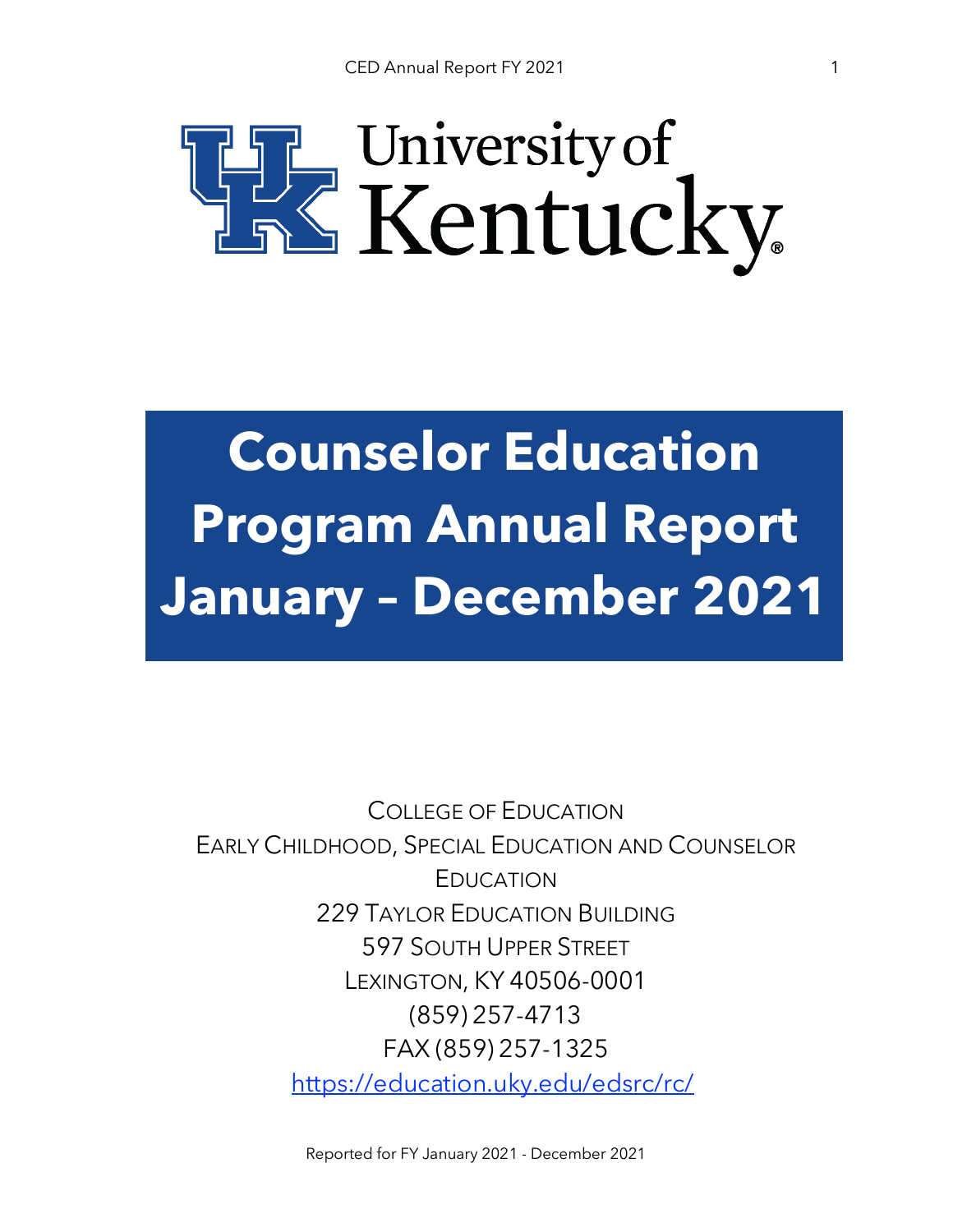| <u> 1989 - Johann Barbara, martxa alemaniar argumento de la contrada de la contrada de la contrada de la contrad</u>   |
|------------------------------------------------------------------------------------------------------------------------|
|                                                                                                                        |
|                                                                                                                        |
|                                                                                                                        |
| Characteristics of Students Who Graduated from the Counselor Education Program 4                                       |
|                                                                                                                        |
|                                                                                                                        |
|                                                                                                                        |
|                                                                                                                        |
|                                                                                                                        |
|                                                                                                                        |
|                                                                                                                        |
| III. Practicum performance midterm and final evaluations (from clinical site supervisor) 7                             |
| IV. Internship performance midterm and final evaluations (from clinical site supervisor) 7                             |
|                                                                                                                        |
|                                                                                                                        |
| <u> 1989 - Johann Stoff, deutscher Stoffen und der Stoffen und der Stoffen und der Stoffen und der Stoffen und der</u> |
|                                                                                                                        |
| Curriculum Area for Improvement and/or Implementation from the Program 10                                              |
|                                                                                                                        |
|                                                                                                                        |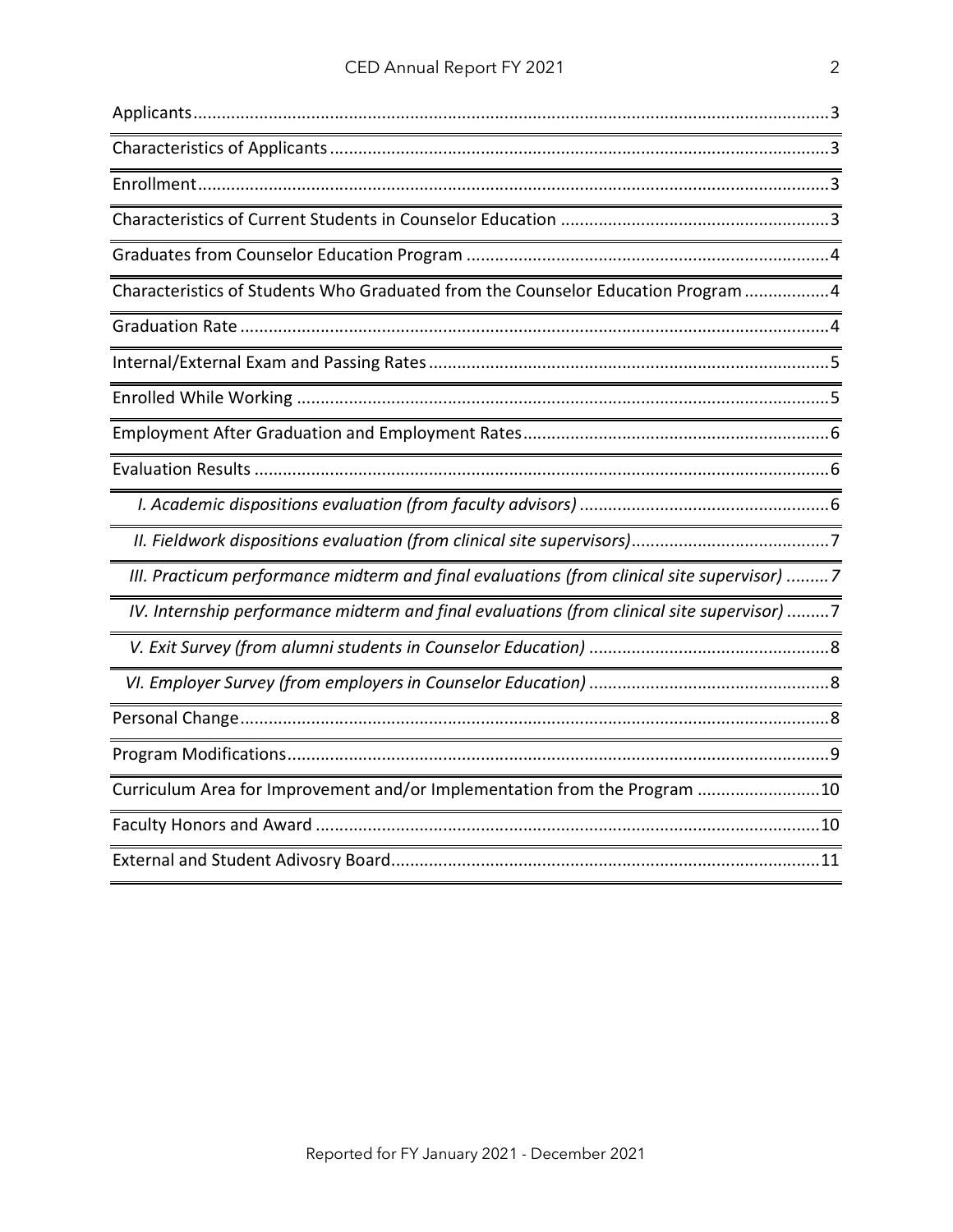# **Applicants**

#### **NOTE: Entry level refers to Clinical Mental Health (CMH) and Rehabilitation Counseling (RC) Students.**

*Entry level*

- 43 applicants in FY2021; 41 in Rehabilitation Counseling (RC) and 2 in Clinical Mental Health Counseling (CMHC).<sup>b</sup>
- Among 43 applicants, 32 (74.4%) applicants admitted in Fall 2021, 18 (41.9%) applicants enrolled, 14 (32.6%) applicants admitted but no show, 2 (4.7%) pending, and 9 (20.9%) rejected the admission by the program or the graduate school.

*Doctoral level*

• 1 doctoral applicant in FY2021

# **Characteristics of Applicants**

#### *Entry level*

Among 43 applicants,

- 33 (76.7%) White/European Americans, 3 (7%) Black/African Americans, 1 (2.3%) Hispanic/Latinx, 2 (4.7%) Asian/Asian Americans, 1 (2.3%) multiracial, 2 (4.7%) nonresident alien and 1 (2.3%) unknown.<sup>a</sup>
- 29 (67.4%) females, and 13 (30.2%) males.

#### *Doctoral level*

• 1 White/European American female.

## **Enrollment**

*Entry level*

• 62 students enrolled in FY 2021; 40 in RC, and 22 CMHC.

#### *Doctoral level*

• 6 doctoral students

## **Characteristics of Current Students in Counselor Education**

*Entry level*

Among 62 enrolling students,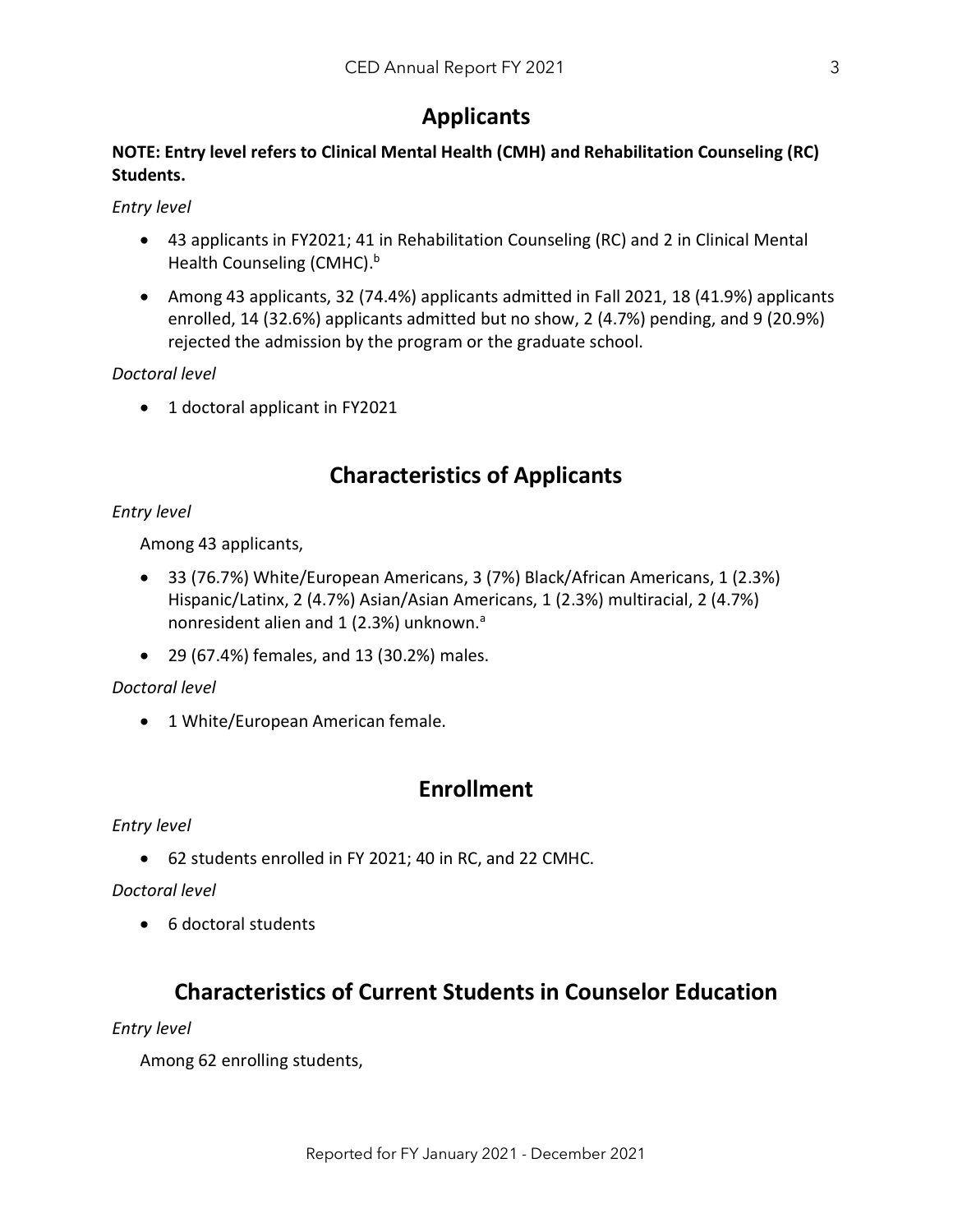- 40 (64.5%) identified as White/European Americans, 12 (19.4%) Black/African Americans, 7 (11.3%) Hispanic/Latinx, 2 (3.2%) Asian/Asian Americans, and 1 (1.6%) multiracial. a
- 46 (74.2%) are females, and 16 (25.8%) males.

#### *Doctoral level*

Among 6 current students,

• 2 White/European American female, 1 South Korean female, 1 South Korean male, 1 Arab female, and 1 White/European American male who is on a leave of absence.

## **Graduates from Counselor Education Program**

*Entry level*

• 32 graduates in FY 2021; 12 in RC, and 10 in CMHC

*Doctoral level*

• 3 graduates; 1 graduated in May 2021, and 2 graduated in December 2021

# **Characteristics of Students Who Graduated from the Counselor Education Program**

*Entry level*

Among 32 graduates,

- 16 (50%) were White/European American, 9 (28.1%) Black/African Americans, 5 (15.6%) Hispanic/Latinx, and 2 (6.3%) Asian/Asian Americans.
- $\bullet$  24 (75%) were females, and 8 (25%) males.

*Doctoral level*

Among 3 graduates,

- 1 White/European US citizen female,
- 1 White/European Arabic female from Saudi Arabia, and
- 1 Asian Korean male from South Korea.

## **Graduation Rate**

**NOTE: The enrollment number reflects both part-time and full-time students enrolled in the Counselor Education Program.**

*Entry level*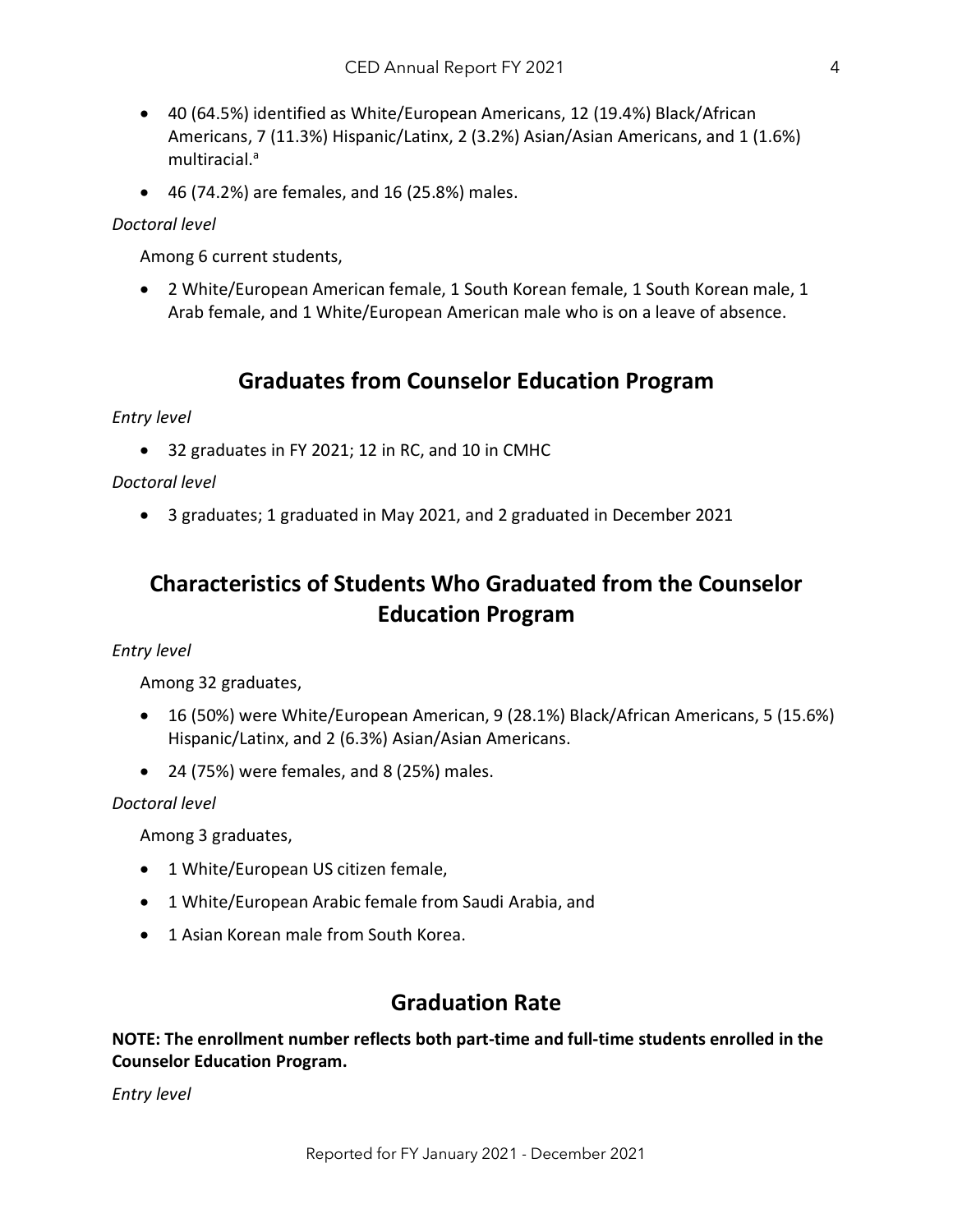• Among 43 students who enrolled in the program in Fall 2019 and Spring 2020, 26 of them were in our accelerated program track (i.e., taking 15 credit hours per semester) graduated within 2 years. Because of our accelerated program tracks, most students  $(60\%)$  graduate in two years.  $\frac{b}{2}$ 

#### *Doctoral level*

• Among 6 doctoral students enrolling in FY 2021, three of them graduated, two of them are currently active and one is on a leave of absence. The graduation rate is 50%.

## **Internal/External Exam and Passing Rates**

#### *Entry level*

- 28 students took fieldwork exams (22 in spring 2021, 6 in fall 2021); 24 passed, and 4 conditional pass; 20 in RC, and 8 in CMHC. The pass rate is 100%.
- 14 students took internal program final exams; 8 students in RC, and 6 in CMHC. The final exam pass rate was 100%.
- 14 students took Certified Rehabilitation Counselor (CRC) in 2021; 7 (50%) passed and 7 (50%) failed. The CRC pass rate was 50%.
- 2 students took Counselor Preparation Comprehensive Examination (CPCE); 1 (50%) passed, and 1 (50%) failed.
- 0 student took National Counselor Examination (NCE).

#### *Doctoral level*

- Three doctoral students in 2021, 2 (67%) of them passed the preliminary exam the first time, and 1 (33%) passed the second time.
- Three doctoral students passed their qualifying exams to demonstrate knowledge of content and research methodology focusing on developing the first three chapters of the dissertation.
- Three doctoral students completed their dissertation defenses.

## **Enrolled While Working**

#### *Entry level*

Among 15 students who responded working status while enrolling in the CED program,

- 13 (86.7%) of students indicated working while enrolled in the program; 10 RC students, and 3 CMHC students
- 2 students (13.3%) indicated not working while enrolled; 1 RC student, and 1 CMHC students.
- Among 13 students working while enrolled in our program, 11 (84.6%) of them worked full-time, and 2 (15.4%) worked part-time.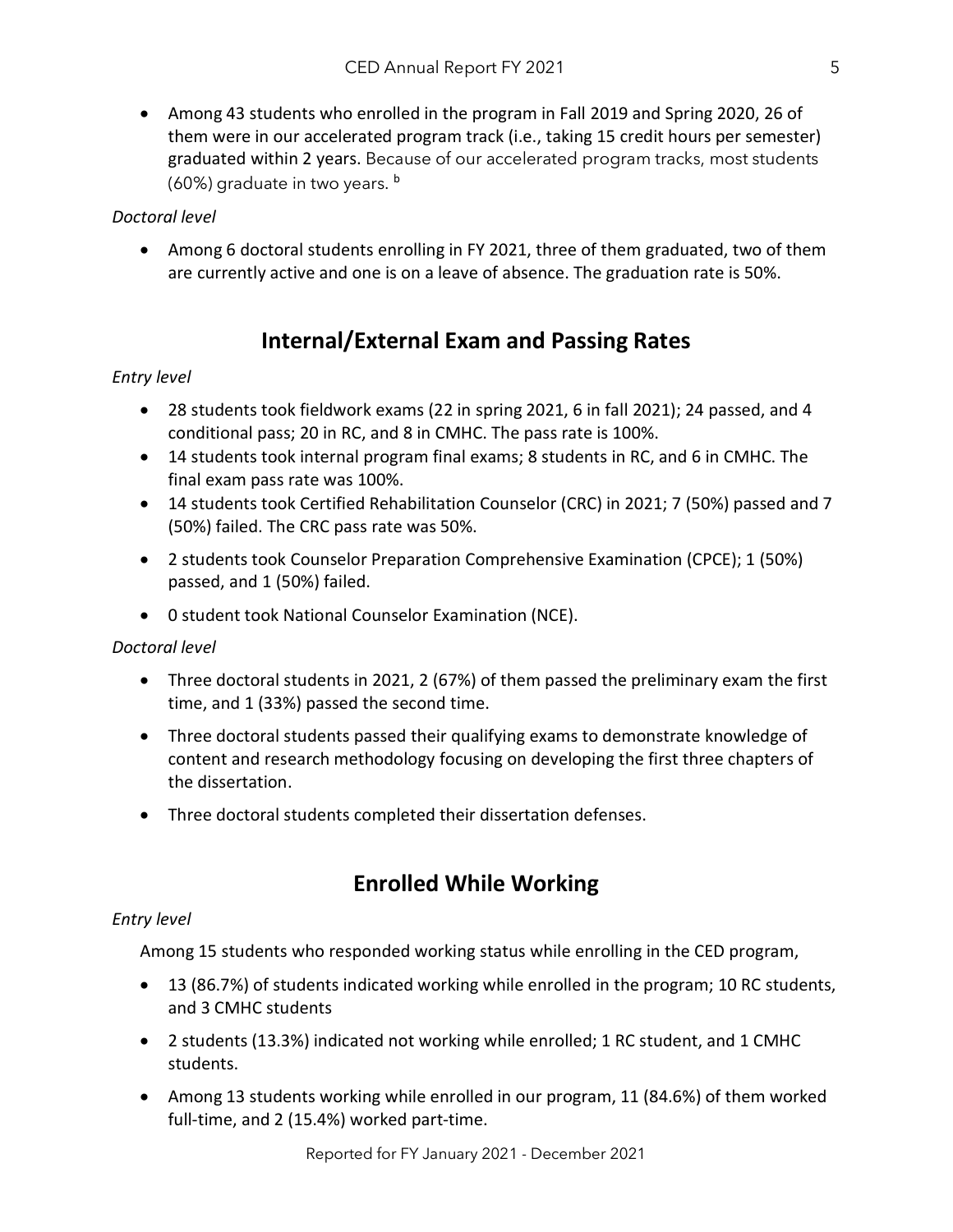- Among 10 RC students working while enrolled in the program, 10 of them (100%) worked in Divisions of Vocational Rehabilitation as RC settings.
- Among 3 CMHC students working while enrolled, 1 student (33.3%) worked in private practice, 1 student (33.3%) worked in a community-based agency, and 1 student (33.3%) worked in a community-based agency collaborating with corrective system.

#### *Doctoral level*

• All of the doctoral students are full-time student and not working.

## **Employment After Graduation and Employment Rates**

#### *Entry level*

Among 15 students who responded to their employment status after graduation,

- 100% of working students stay in their current job place after graduation.
- Among students not working while enrolled in the program, 100% of them obtain a job offer from their internship site (i.e., Division of Vocational Rehabilitation, non-profit organization) after graduation. The employment rate is 100%.

#### *Doctoral level*

Among 3 graduates, the employment rate is 100 %

- An Assistant Professor at Kentucky State University in the Department of Psychology.
- An administrative position in the Medical College at King Saudi University in Saudi Arabia to develop a program in rehabilitation/disability studies.
- A Clinical Assistant Professor at St. Cloud State University in Rehabilitation Counseling in the Department of Community Psychology, Counseling & Family Therapy.

## **Evaluation Results**

#### **I. Academic dispositions evaluation (from faculty advisors)**

#### *Entry level*

- Among 29 entry level students [12 (41.4%) in RC, and 17 (58.6%) in CMHC] were assessed on March 14, 2022, 25 students received no comments for improvement, and 4 students received a remediation plan for academic dispositions improvement from their faculty advisors.
- Faculty commented on all students listed on the roster to conduct the annual evaluations for academic dispositions for both the CMHC and RC specializations. Most of our students did not have any comments for improvement during their Annual Evaluation of Academic Disposition. Only four students had comments noted for improvement.

#### *Doctoral level*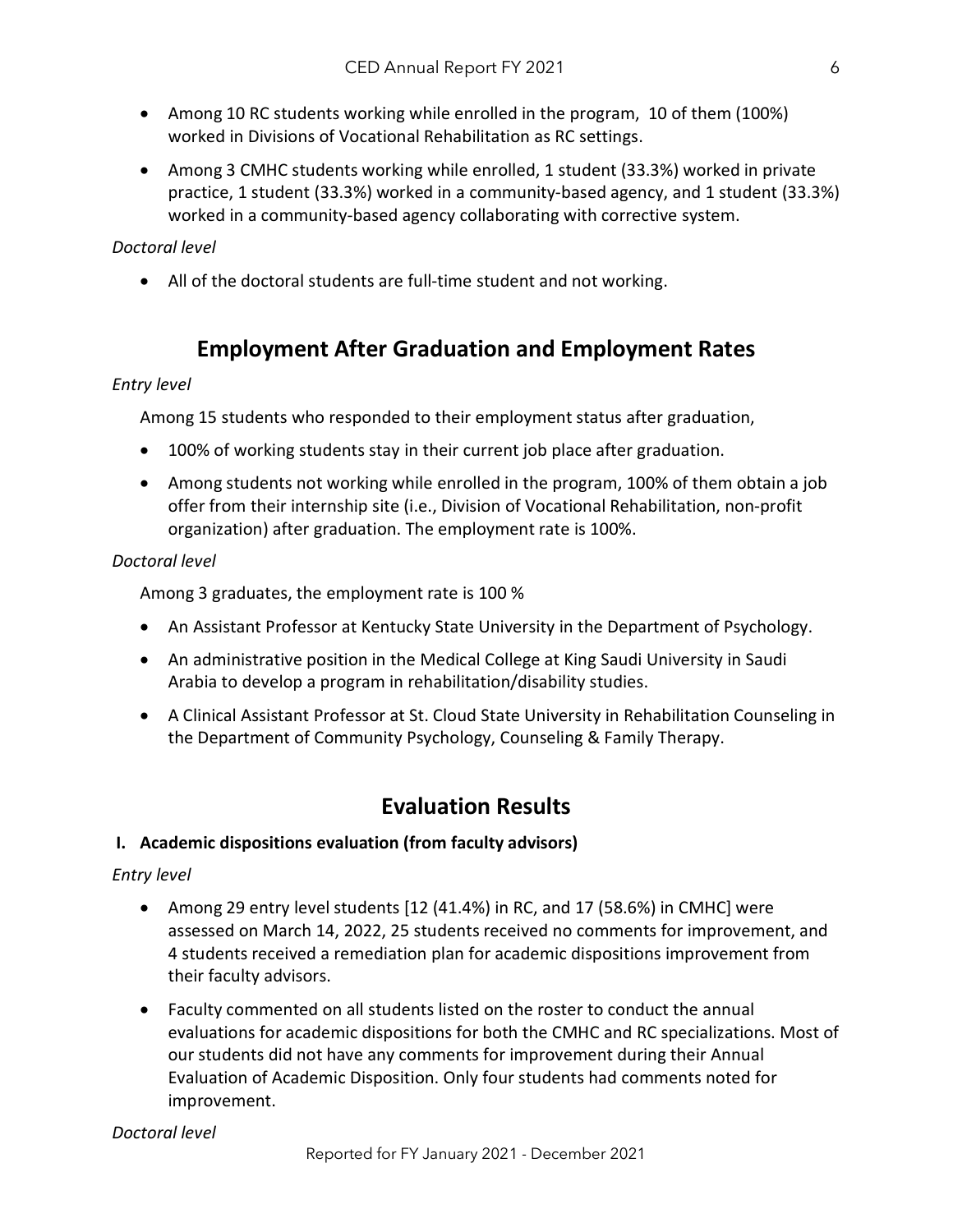• From their disposition evaluations, two doctoral students were rated to exceeded requirement and demonstrated competencies and professional disposition.

#### **II. Fieldwork dispositions evaluation (from clinical site supervisors)**

#### *Entry level*

- Entry-level students' overall fieldwork dispositions in the internship are assessed higher than in practicum.
	- $\triangleright$  The practicum evaluation of dispositions of entry level students in 2021 tended to be from "average demonstration of capacity that required limited support" to "consistent demonstration of capacity that needed minimal support" (mean = 4.55/5).
	- $\triangleright$  The internship evaluation of dispositions of students in 2021 tended to be from "average demonstration of capacity that required limited support" to "consistent demonstration of capacity that needed minimal support" (mean = 4.78/5).
	- $\triangleright$  Generally, this means that our students tended to grasp and apply concepts on the job with little needed oversight from their clinical supervisors in both the practicum and internship.

#### *Doctoral level*

• Doctoral students are not rated on fieldwork dispositions, but only for academic dispositions.

#### **III. Practicum performance midterm and final evaluations (from clinical site supervisor)**

#### *Entry level*

- In general, entry level students were evaluated making adequate progress in their practicum midterm evaluation.
- Entry-level students' final practicum performance reported by their site supervisors were average demonstration to consistent appropriate demonstration (mean = 4.39/5).

#### *Doctoral level*

• Doctoral students are evaluated using a 6-point scale. Site supervisors rated their performance as high achievement (mean = 5.85/6).

#### **IV. Internship performance midterm and final evaluations (from clinical site supervisor)**

#### *Entry level*

- In general, entry level students were evaluated making adequate progress in their practicum midterm evaluation.
- Entry-level students' final practicum performance reported by their site supervisors were average demonstration to consistent appropriate demonstration (mean = 4.68/5).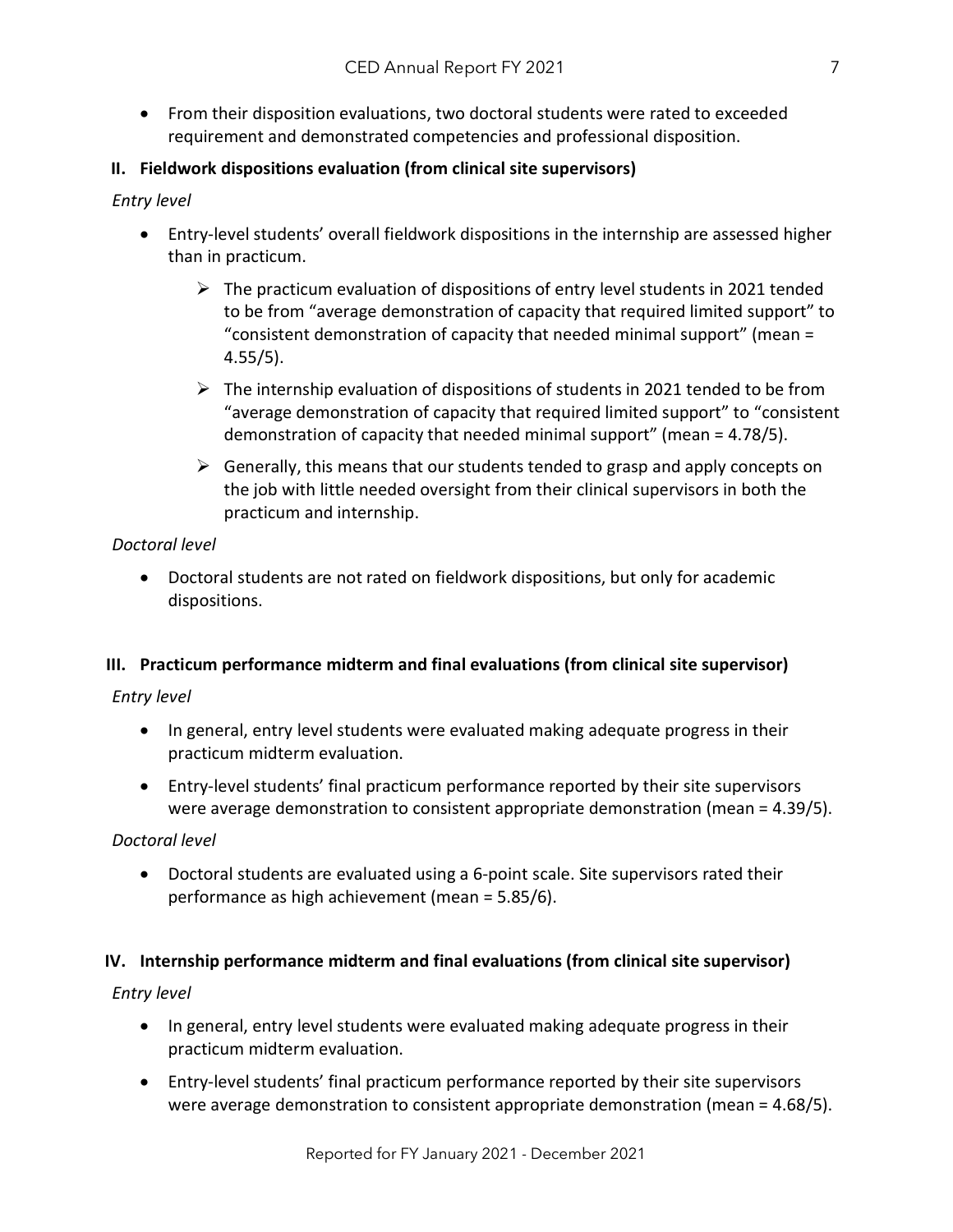#### *Doctoral level*

• Doctoral students are not required to do an internship.

#### **V. Exit Survey (from alumni students in Counselor Education)**

#### *Entry level*

• Fifteen entry level students reported that they almost always worked with their clinical site supervisors during their fieldworks (mean = 4.96/5). The fifteen entry level students strongly agreed his/her site supervisor's support of their professional development (mean = 5/5). These entry level students somewhat agreed they could apply their knowledge and competencies during fieldwork (mean = 4.55/5, range = 4.21 - 4.79)

#### *Doctoral level*

• Three doctoral students viewed their experience as positive and the faculty as knowledgeable and the climate of the Counselor Education Program as welcoming. Also, these doctoral students saw their opportunities for growth as favorable.

#### **VI. Employer Survey (from employers in Counselor Education)**

*Entry level*

• Twelve employers responded to an employer survey that was developed by January 31, 2022. These twelve employers are somewhat satisfied with students' performance of their knowledge, competencies, and professionalism during their fieldworks. Among 12 respondents on the employer survey, 10 of them (83.3%) had the willingness to hire our students after completing their fieldwork. The following is a summary of the employer's suggestions for the Counselor Education Program, (1) adding telehealth/tele-counseling topic in the curriculum, and (2) strengthening students' knowledge of WIOA and Pre-Employment Transition Services should be considered to increase service provision quality during fieldworks. Finally, employers/supervisors/directors somewhat agreed with the program resources and positive climate provided by the University of Kentucky to support students' professional development. Employers/supervisors/directors would recommend the University of Kentucky to students for their higher education attainment.<sup>1</sup>

#### *Doctoral level*

• Currently developing an employer survey for doctoral students.

## **Personal Change**

- Dr. Levine left UK for University of Iowa in August 2021.
- Dr. Chao joins the faculty as an assistant professor in December 2021.
- One clinical position (Dr. Rogers, retired) needs to be filled. $e, f$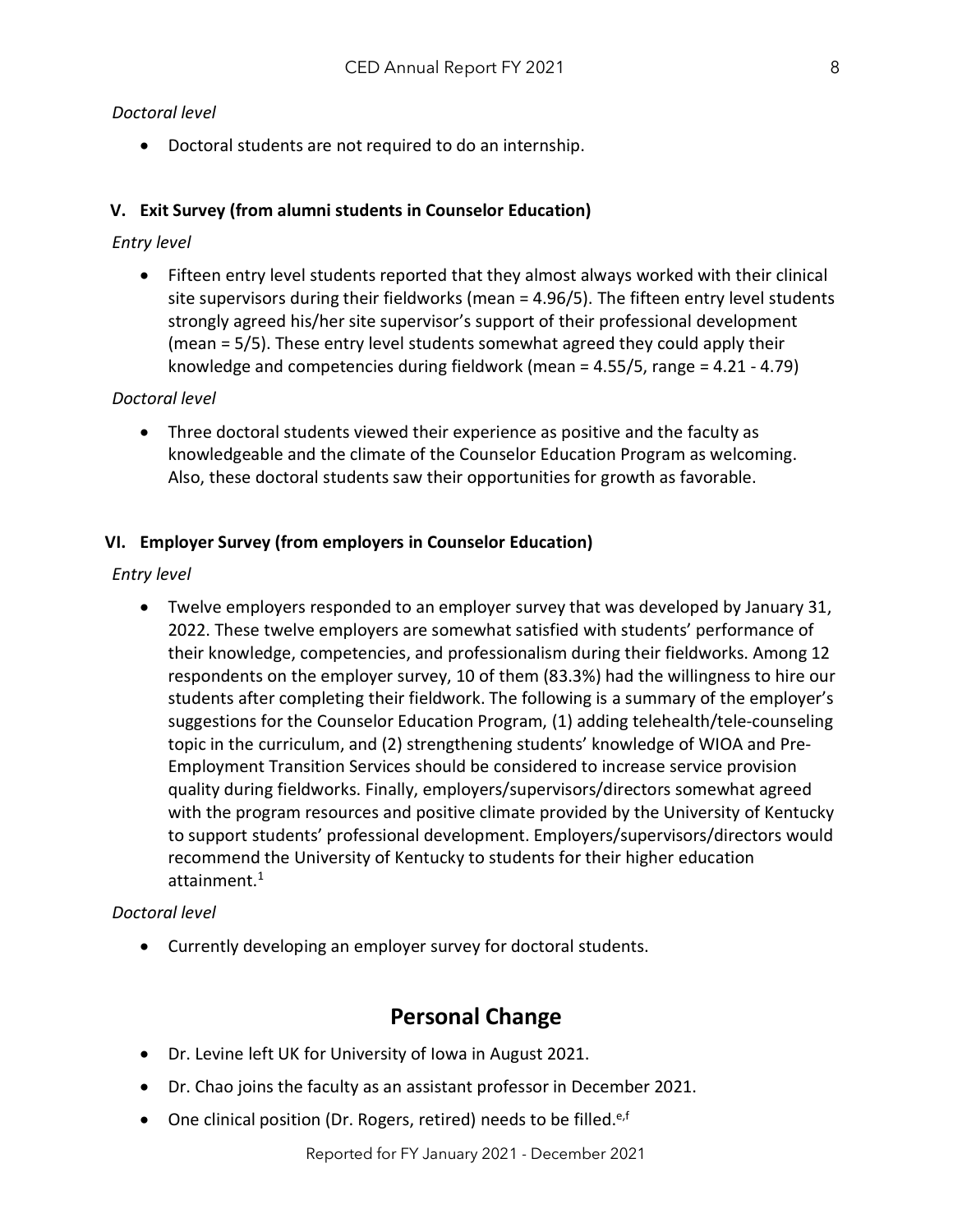• The CED Program no longer have a designated staff assistant. Because of recent retirements and other personnel changes in the college, the CED Program has two staff assistants with different responsibilities to the program. This change has led to some existing challenges for the Counselor Education Program.

### **Counselor Education Program Modifications**

a. The CED program used the demographic data of applicants, current students, and graduates to justify, submit, and get approval for UK grant to recruit diverse students. A National Association Multicultural Rehabilitation Concerns (NAMRC) flyer from 2021 annual conference was attached to recruit new students from underrepresented backgrounds.

*Grant: UK Online Marketing Grant: Counselor Education – MS. University of Kentucky, Teaching, Learning, & Academic & Innovation Center [Awarded \$5,000].*

- b. Due to difficulties of collecting applicants' specializations and awarded degree, The CED program director requested the graduate school to add two specialization options, Rehabilitation Counseling and Clinical Mental Health Counseling in the application system on January 12, 2022. This has been an ongoing discussion with the Graduate School for over two years. This information was recently added in February 2022. Thus, some data (two data points) cannot be broken down into specializations and only appear in aggregate form.
- c. The CED program developed an annual Academic Disposition evaluation for entry level students to continuously evaluate students' progress in dispositions. The annual Academic Disposition evaluation was completed on March 14, 2022. The annual evaluation reports have been sent out to students by individual advisors and are saved in students' electronic folder. Students needing more guidance meet with their advisors. This annual student evaluation will be once a year.
- d. To efficiently manage students' fieldwork documentation, the Counselor Education Program is evaluating options for an external electronic record system. The program met with representatives from Tevera March 16, 2022. Finally, the program is currently expected to view details of an electronic system recently put in place by the College of Education to evaluate as well.
- e. The Counseling Education Program will begin teaching CED 750 (research course) again in fall 2022. Two years ago, our entry-level students took this course outside of the CED to facilitate timely matriculation of students.
- f. Because CACREP requires that programs have five full-time faculty associated with both an entry-level and doctoral program, we are finally looking to hire the final faculty member by fall 2022. Making the total number of full-time faculty in the program is five.
- g. Because the CED Program will have 5 full-time faculty members in the fall 2022, the program will facilitate timely degree completion for our students with offering courses more than once a year.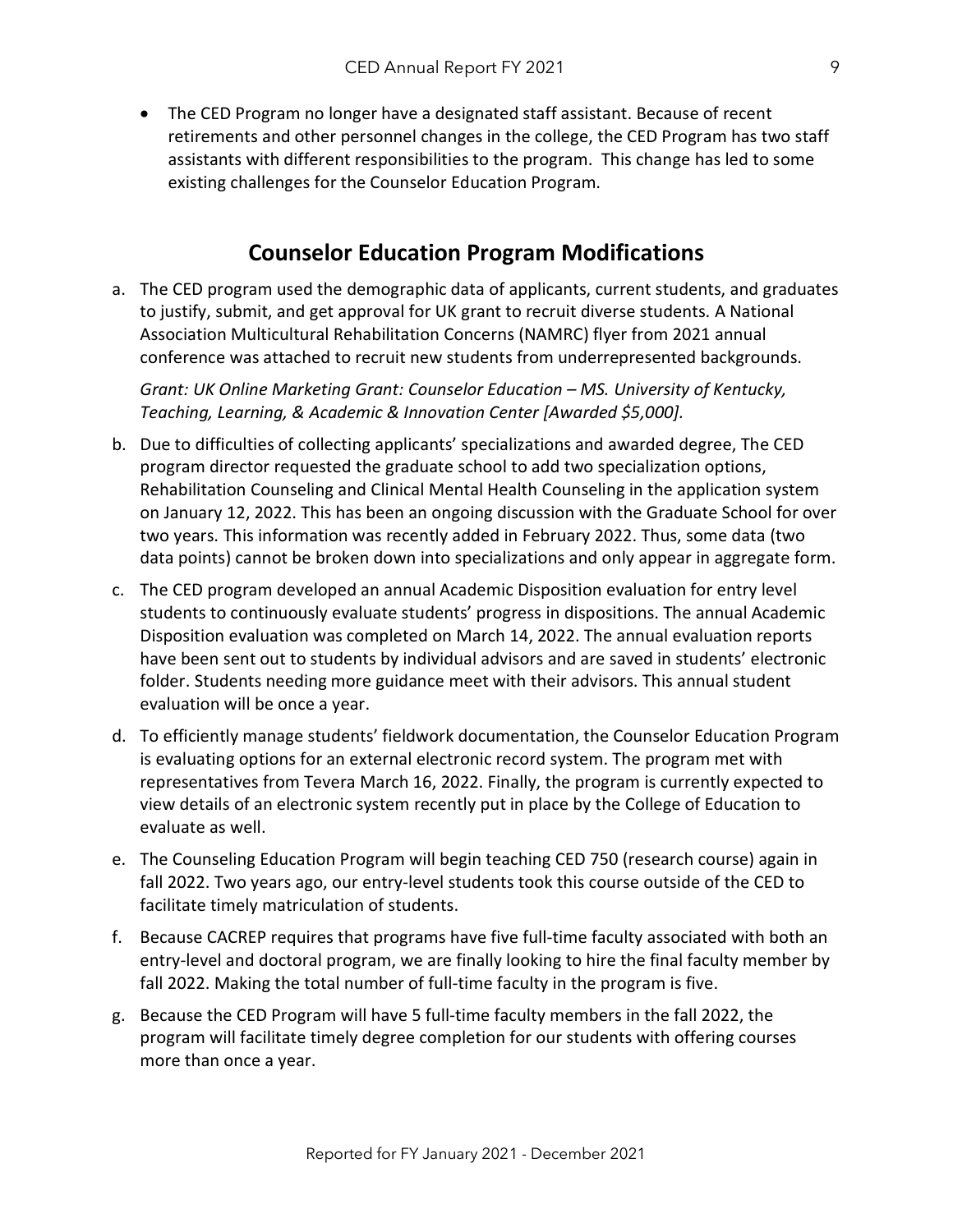# **Curriculum Area for Improvement and/or Implementation from the Counselor Education Program**

- 1. According to the site supervisors' feedback in employer survey and a requirement of Arkansas's licensed board, telehealth knowledge and skills are being incorporated into CED 660 Counseling Techniques.
- 2. CED 750 Research in Counseling and Program Evaluation will be taught by the program in Fall 2022 instead of EPE 557 to cover CACREP standards related to counseling research. The course will meet all of the required content, as it did before students were permitted to take the course outside the counselor education program.
- 3. Class Survey: More Synchronous or Asynchronous Classes?

The Counselor Education Program will add more synchronous courses to the curriculum starting Fall 2023. A survey taken November 15, 2021 in CED 530 yielded that the majority of the classes wanted to have more synchronous classes in the program. 49 (38 attended) students were enrolled in the class. Approximately 29 answered the question with a YES, 3 students reported a NO to more synchronous classes, and the remaining 6 students had no response to the question. In the CACREP meeting with students, the team leader also added that students reported wanting more synchronous courses taught in the curriculum.

# **Faculty Honors and Award**

- Dr. Harley received the Bobbie Atkins Researcher of the Year Award from the National Association of Multicultural Rehabilitation Concerns (NAMRC) in 2021.
- Dr. Wilson received American Counseling Association (ACA) Fellow Award in 2022.